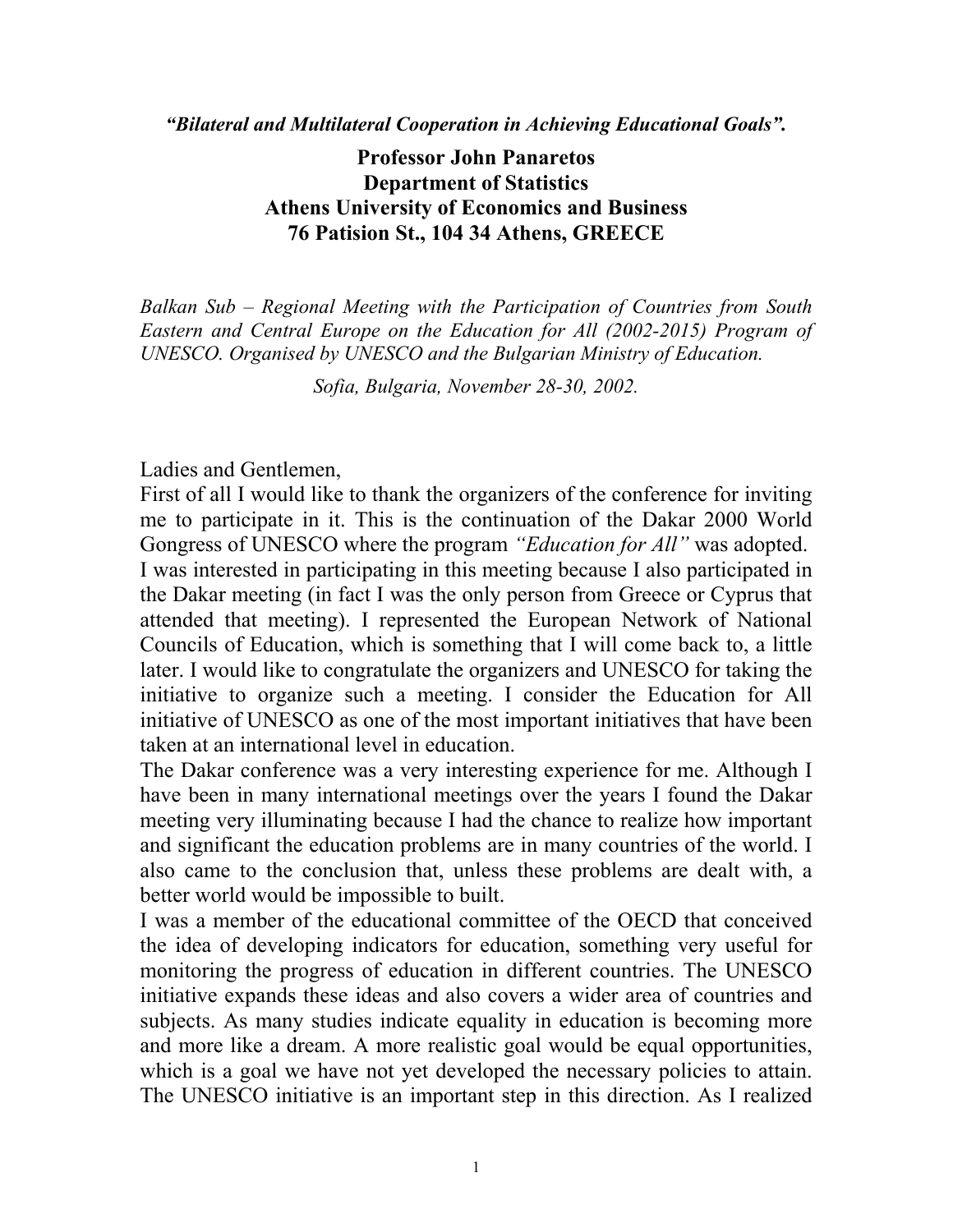in the Dakar meeting, for such a goal to have any chance, it is necessary that the debts of the Third World Countries are forfeited. It would be impossible for these countries to finance education in the way it should be financed for their young people to have something to hope for in life, unless this happens. As a Professor of Probability and Statistics, I should emphasize that developing indicators for education is an important step in understanding what is happening. One may argue that such indicators have been developed by many different international organizations like the OECD, the World Bank etc. UNESCO, in cooperation with Statistics – Canada, have the credentials to develop these ideas further and expand them to cover all the countries of the world. One more point that I would like to make as a professional in this field is that great emphasis should be placed on the quality and reliability of the data collected because it would be great disappointment to develop policies that are based on wrong information.

No one denies these days that fundamental changes are necessary in the way that education is offered all over the world in order that it becomes more efficient and productive. For this to happen it is necessary that society, in all its expressions, participates in the debate on education. It isn't only the governments or the teachers that should play a role in the development of educational policies. All the partners in society have something to say and they should be heard of, and listened to. Any changes in education should be the result of a consensus in the society. The need for this approach was understood by the ministers of education of the European Union and in 1994 they put forward the idea of promoting such an involvement of the social partners in education. As a result of this policy, representatives of EU countries that had National Councils for Education met in Tomar Portugal and established the network of National Councils of Education. Many European Countries have councils where the social partners in education participate and discuss relevant problems. It was stressed at that meeting that one quarter of the population in Europe, are under 25 years of age and it is important to discuss policies related to their education. The Tomar declaration is as follows:

#### **Education Councils and Educational Partnership STATEMENT Tomar 23-24 May 1997**

 Successful projects, scientific research, technical documents and political statements are nowadays unanimous in recognition and conviction that the contribution of economic, social, pedagogical and cultural partners is indispensable not only for analyzing and understanding problems of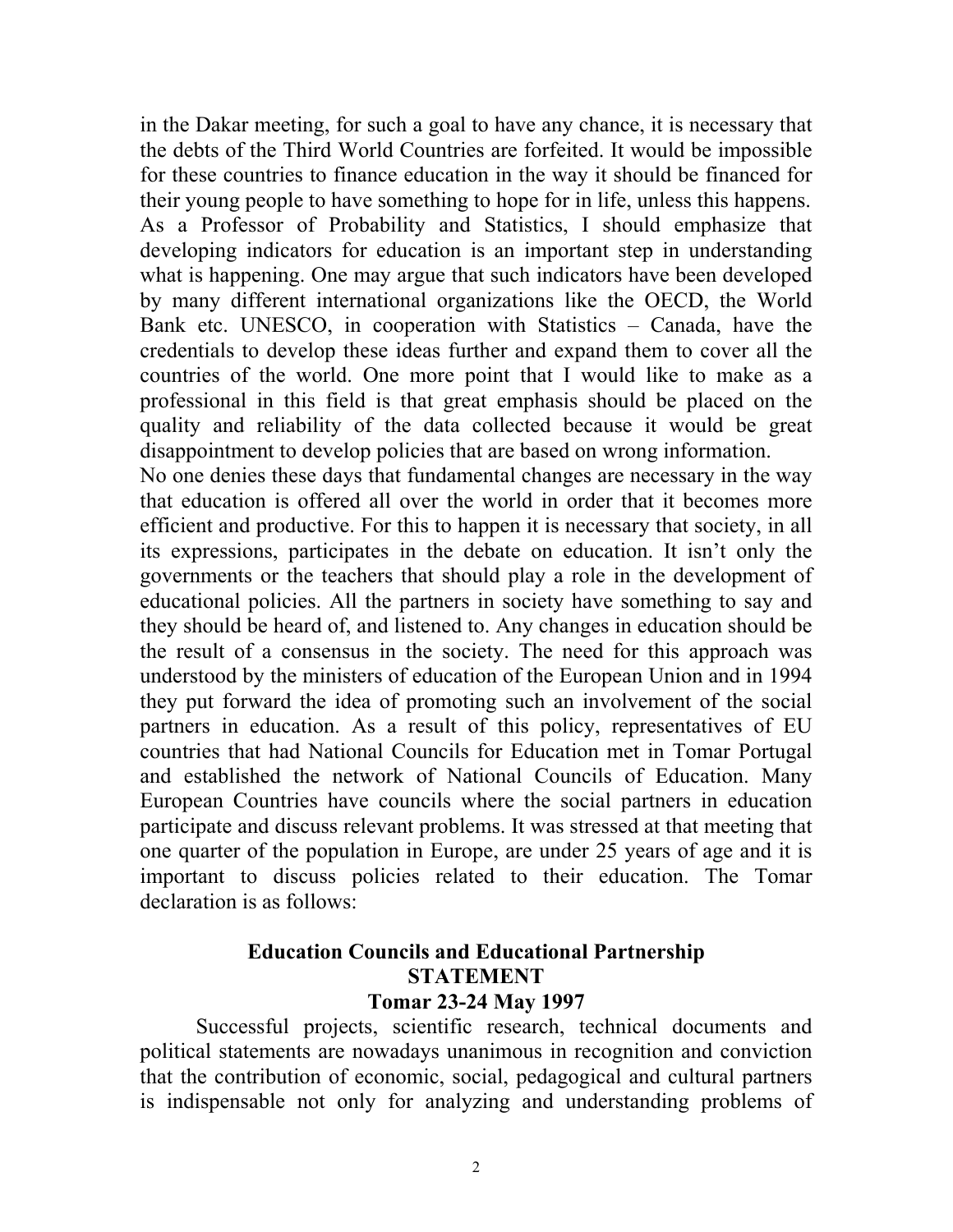educational policy, but also for the effective execution and for the development of adopted solutions.

 In some countries, social partners organized themselves in institutions that, although with different geographic frame, changeable competency and variable statute, have in common the characteristic of showing themselves as educational partners. These social-educational partners are in effect Educational Councils at local, regional or national levels.

 The International Conference "Educational Partnership against Social Exclusion", assembled at Tomar (Portugal) on the  $23<sup>rd</sup>$  and  $24<sup>th</sup>$  May 1997, gathered representatives of some Educational Councils as well as socialeducational partnership projects of European Union countries.

 The Educational Councils at the Conference propose to implement a European network with the following aims:

- to exchange information and experiences;
- to evaluate their initiatives and projects;
- to collaborate in the elaboration of proposals and recommendations;
- to become active on the definition of educational policies at European level concerning all our countries;

 The Educational Councils at the conference constitute themselves as a contact group in order

- to promote the communication with Educational Council or equivalent in each country of European Union that were not present at Tomar;
- to meet again during this year 1997 in order to intensify the relationship within the network and to set out action proposals.

Tomar  $24^{\text{th}}$  May 1997

Conselho Nacional de Educacao - Portugal

Consiglio Nazionale della Publica Instruzione - Italy

National Council of Education - Greece

Conseil Superieur de l΄Education - Luxembourg

Conseil de l΄Education et de la Formation - Belgium

Vlaamse Onderwijsraad - Belgium

National Council for Curriculum and Assessment - Ireland

As a continuation of the Tomar meeting another meeting, took place in Lisbon in 2000 to give this network a formal structure.

As Professor Wielemans of the University of Leuven, Belgium pointed out in a very interesting study at the time of the meeting, the following Councils of social participation were functioning in Europe.

1. AUSTRIA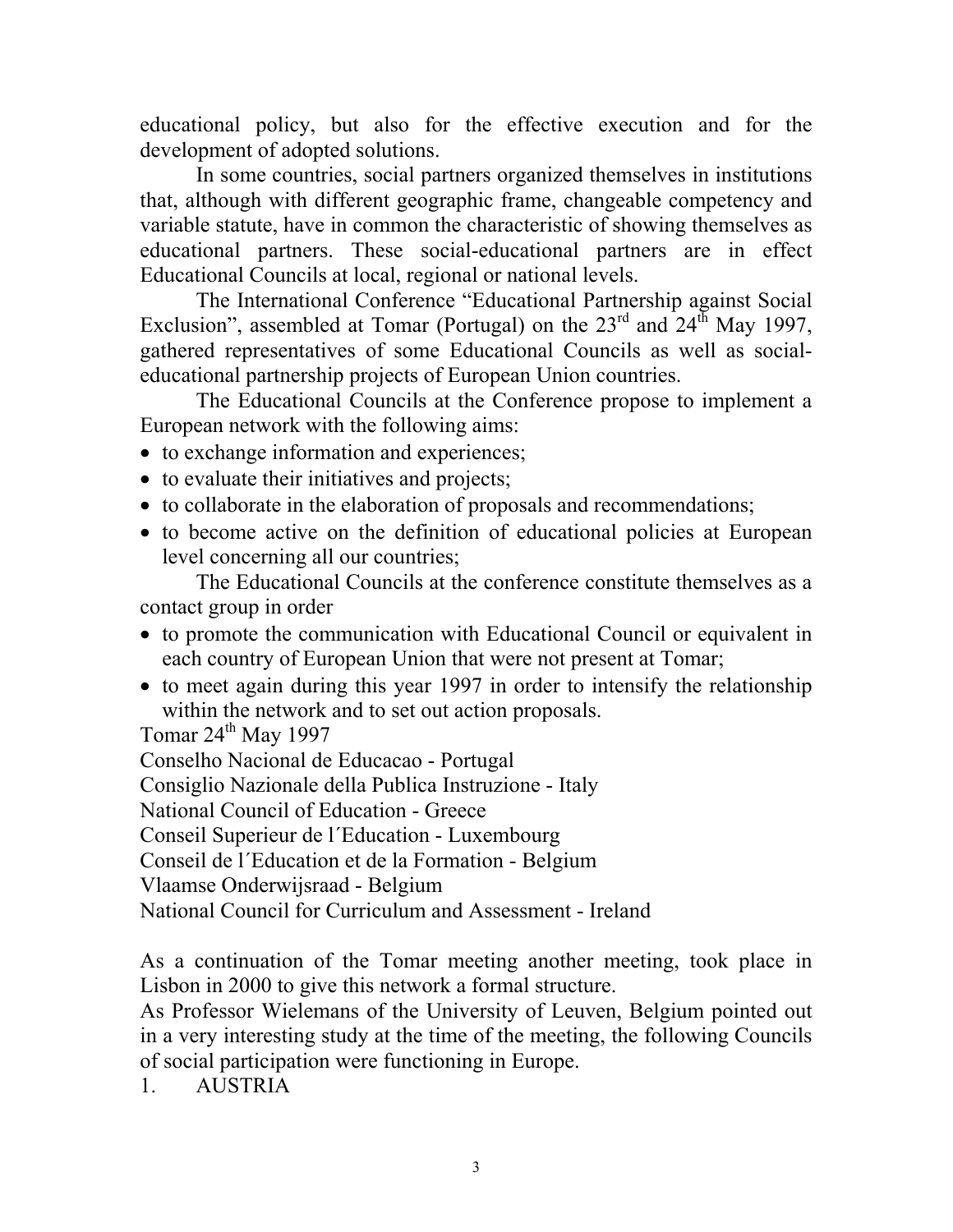1.1 National councils

Schulreformkommission (Federal Council for Educational lnnovation)

- Bundesschulervertretung (Federal Council for Pupils Representalives)

- Elternbeirat (Federal Council for Parent)

- Bundesberufsausbildungsbeirat (Federal Council for Professional Training)

1.2 Regional councils

- Kollegien of the Landesschulrate (Associations of Provincial Councils)

- Landesscchulervertretung (Provincial Council for Pupils Representatives)

- Landesberufsausbildungsbeirat (Provincial Council for Professional Training)

- 2. BELGIUM
	- 2.1. French Community
		- Conseil de l'Education et de la Formation
	- 2.2. German speaking Community
		- Education councils do not exist
	- 2.3. Flemish Community
		- V1aamse Onderwijsraad (Flemish Education Council)
- 3. DENMARK
	- 3.1. National councils

- Folkeskole-council (Primary Education and Lower Secondary Education)

- Erhvervsuddannelse-council (Professional Education and Training)

- Tekniker-council (Technical Education)
- Uddannelse-council (Higher Education)
- 3.2. Regional councils do not exist
- 4. FINLAND

4.1 National councils

- Koulutustoimikunnat (Training Committees)
- Aikuuiskoulutusneuvosto (Adult Education)
- Opetuksen, tutimuksen ja kulttuurin tictoyhteiskuntaneuvottelukunta (Information Society and Education, Research and Culture)

4.2 Regional councils do not exist

5. FRANCE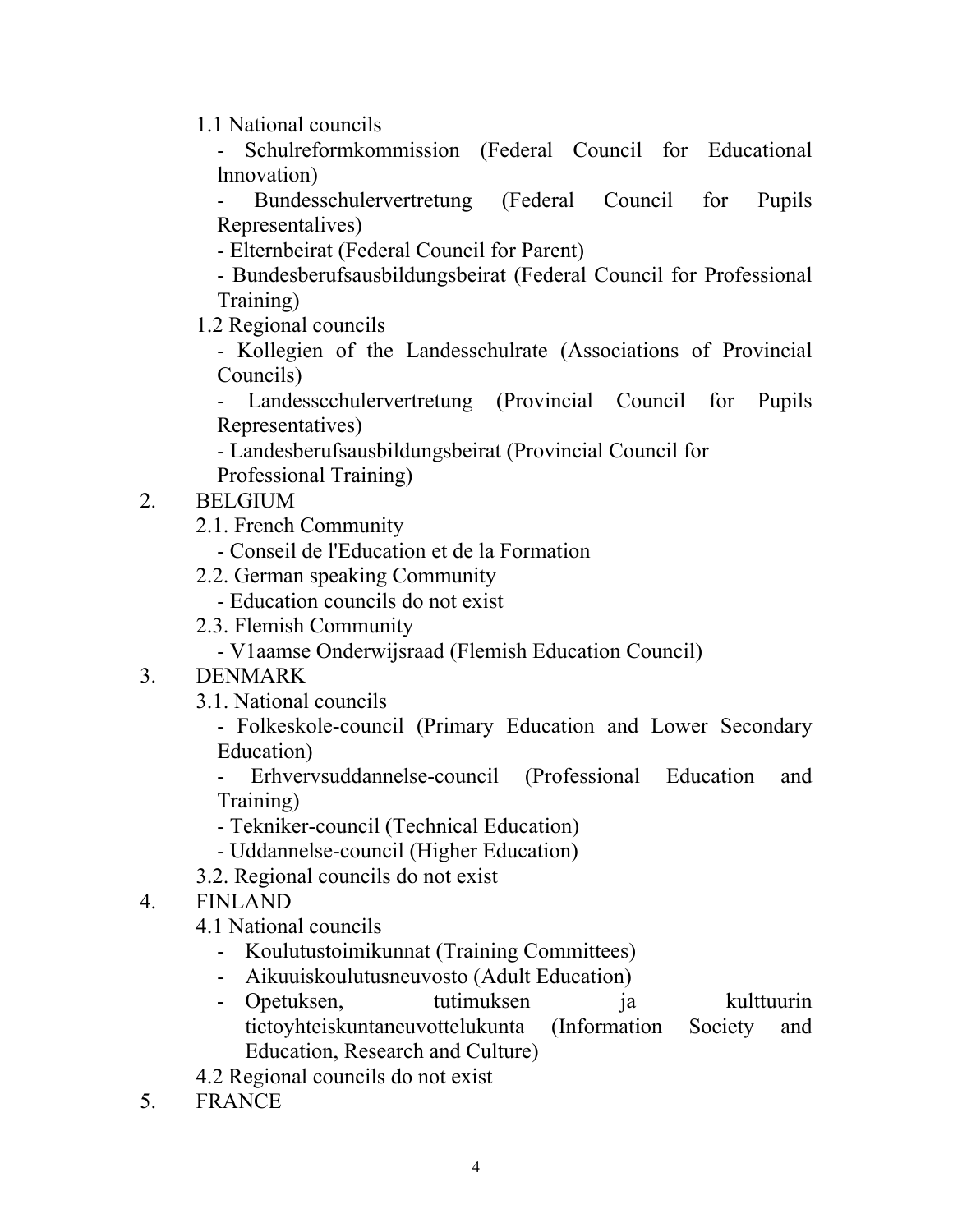- 5.1. National councils
	- Conseil suprieur de l'Education CSE
	- Conseil national de l'Enseignement superieur de la Recherche CNESER
	- Conseil national des Programmes CNP
- 5.2. Regional councils do not exist
- 6. GERMANY
	- 6.1. National (federal) councils
		- Wissenschaftsrat WR (Council for Sciences)
		- Hochschulrektorenkonferenz HRK (Conference for Rectors of Higher Education)
	- 6.2. Lander-councils
		- Landesschulbeirat (Provincial Education Council)
- 7. GREECE
	- 7.1. National councils

- Ethniko Symvoulio Pedias - ESYP (National Council of Education)

- Symvoulio Anotatis Pedias SAP (Council University Education)
- National Academy Arts and Natural Sciences

- Symvoulio Technologikis Ekpedefsis - STE (Council of Technological Education)

- lnstitouto Technologikis Ekpedefsis - ITE (Institute of Technological Education)

7.2. Regional councils

- Normachiaki Eparchiaki Epitropi Pedias (Prefectural Education Council)

- Periferiako Symvoulio Technologikis Ekpedefsis (PSTE) (Regional Council of Technological Education)

## 8. IRELAND

- 8.1. National councils
	- National Council for Curriculum and Assessment -NCCA
	- Higher Education Authority HEA
	- Irish National Certification Authority TEATAS
- 8.2. Regional councils do not exist
- 9. ITALY
	- 9.1. National councils

- Consiglio Nazionale della Pubblica Istruzione (National Council for Public Education)

- Consiglio Universitario Nazionale (National Council for Universities)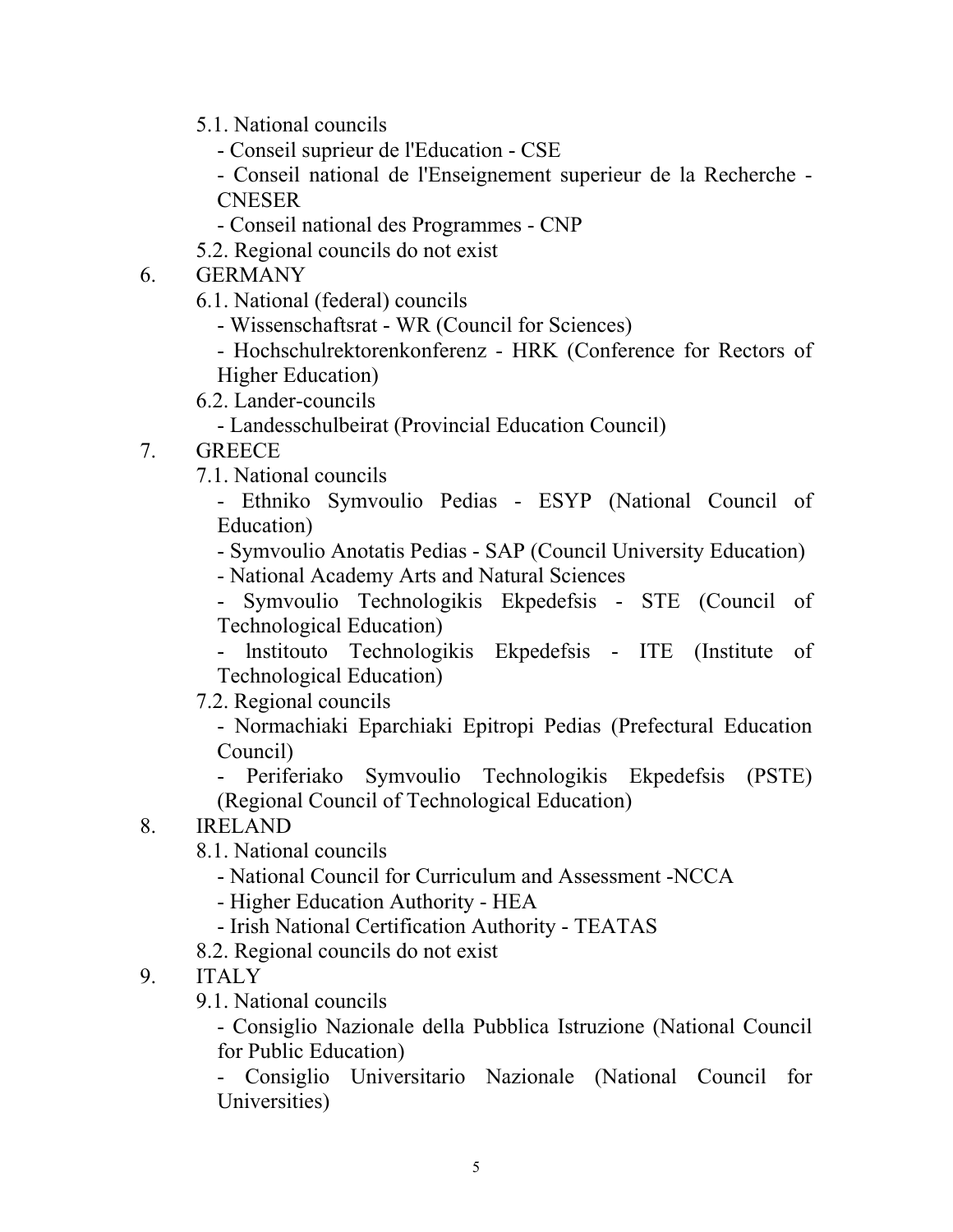- 9.2. Regional councils
	- Consiglio scolastico provinciale (Provincial School Council)
	- Consiglio scolastico distrettuale (District School Council)
- 10. LUXEMBOURG
	- 10.1. National councils
		- Conseil superieur de l'Education Nationale
		- Commissions des Programmes
		- Commission de coordination de l'enseignement secondaire technique
		- Commission de coordination de la formation professionnelle continue
	- 10.2 Regional councils do not exist
- 11. NETHERLANDS
	- 11.1. National councils
		- Onderwijsraad OR (National Advice Council)
		- Overlegraden (Councils for Negotiation)
	- 11.2. Regional councils do not exist
- 12. PORTUGAL
	- 12.1. National councils
		- Conselho Nacional de Educacao (National Education Council)
		- Conselho coordenador do Ensino Particular e Cooperativo (Coordinating Council for Privat and Co-operative Education)
		- Conselho para a Coopearacao Ensino Superior-Empresa (Council for Co-operation between Higher Education and Industry)

- Conselho Nacional para a Accao Social no Ensino Superior (national Council for Social Welfare in Higher Education)

12.2. Regional councils do not exist

- 13. SPAIN
- 13.1. National councils
	- Consejo Escolar del Estado (State Education Council)
	- Consejo General de Formacion Professional (General Council for Professional Education)
	- Consejo de Universidades (Council of Universities)
- 13.2 Regional councils
	- Consejo Escolar de la Communisad Autonoma (School Council of the Autonomous Community)
- 14. UNITED KINGDOM
- 14.1. England, Wales and Northern lreland
	- 1) National councils
		- Qualifications and Curriculum Authority (QCA)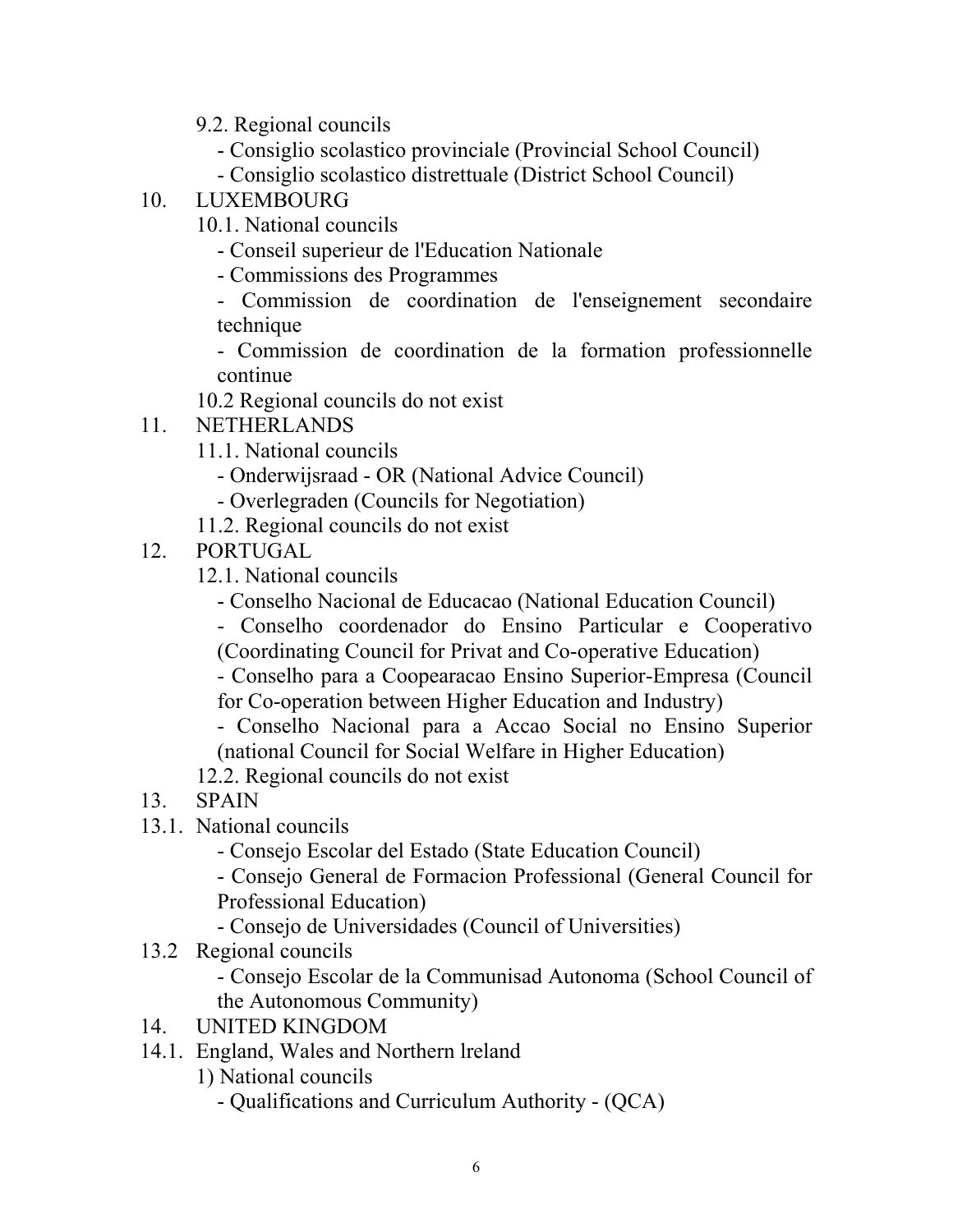- 2) Regional councils do not exist
- 14.2. Scotland
	- 1) National councils
		- Scottish Consultative Council on the Curriculum (SCCC)
		- General Teaching Council for Scotland (GTCS)
		- Scottish Community Education Council (SCEC)
		- Scottish Council for Educationa1Technology (SCET)
		- Scottish Council for Research in Education (SCRE)
		- Scottish Further Education Unit (SFEU)
		- Scottish Higher Education Funding Council (SHEFC)
		- Scottish Qualifications Authority (SQA) after merging with the Scottish Vocational Education Council (SCOTVEC) and the Scottish Examination Board (SEB)

2) Regional councils do not exist

- 15. SWEDEN
	- 15.1. National councils do not exist
	- 15.2. Regional councils do not exist

At the Lisbon meeting, the first executive committee of the network was elected with a president (from Portugal) and two vice-presidents (from Greece and Belgium). Also, the statutes of the network was unanimously adopted and are as follows:

EUROPEAN CONFERENCE OF NATIONAL COUNCILS OF EDUCATION

**STATUTES** 

Approved by the Constituent Assembly,  $18<sup>th</sup>$  March 2000 INTRODUCTION

Education and training today draw on the efforts and commitment of several groups and sectors of social, cultural and economic life. Their range of action is every day moving beyond the frontiers of school and the traditional education system. Many of the actors involved in education-individuals, groups, and professional, cultural, economic and national or regional institutions - take an active part in designing, planning and implementing education and training policies and activities.

In the European countries there has, in recent years, been wider public acknowledgement of these social partners and a proliferation of formal consultative and advisory bodies both nationally and at European Union level. Nearly every Member State has its national and regional education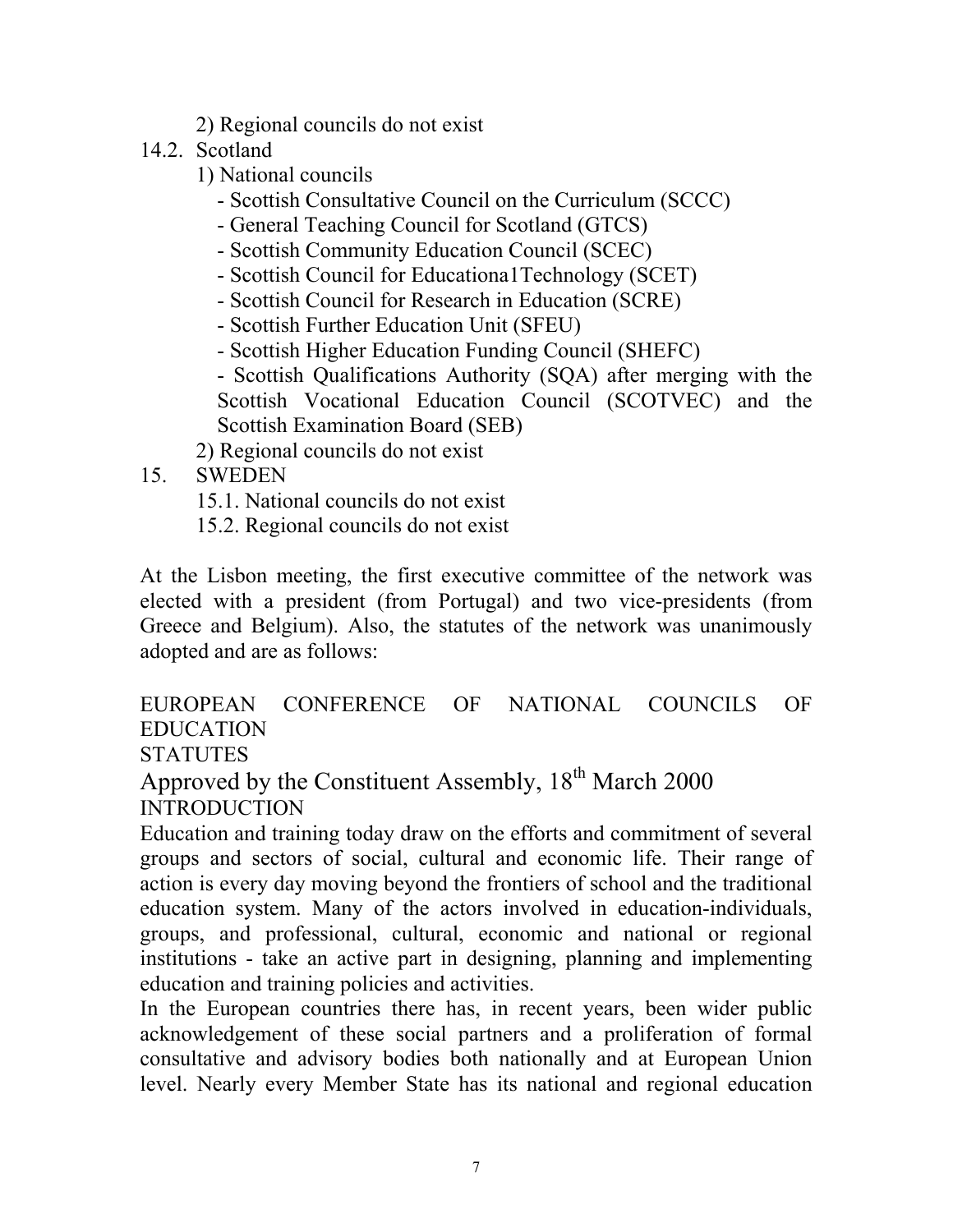councils, with varying terms of reference, on which sit representatives or experts with a varying background, to provide advice and to prepare consultation bases and prospective studies on education and training policy issues.

In the wake of a year long survey and a report on national councils throughout the EU, and in the light of the interest in stepping up cooperation, the organisations involved now create a European network of national and regional education councils as set out in the statutes below.

# DRAFT TERMS OF REFERENCE

## I. TITLE, SEAT, AIMS, DURATION

Article 1 - TITLE

An international association called the "Standing Conference of National/Regional Educational Councils in the European Union" is hereby established.

Article 2 - SEAT

The seat of the association shall be established in the country where the secretariat of the association is situated.

Article 3 - AIMS

The aims of the association are to provide its members with a framework designed to :

- exchange experience;

- keep abreast of developments in education;

- make co-operation between the education councils easier;

- examine the ways and means of enhancing the performance of their tasks;

- act as a talking partner with other supra-national organisations and bodies involved in the field of education within a European context;

- Co-operate with non-govemmental organisations.

Article 4 - DURATION

The association shall be established for an unlimited duration. It may be dissolved by decision of the General Assembly.

II. MEMBERS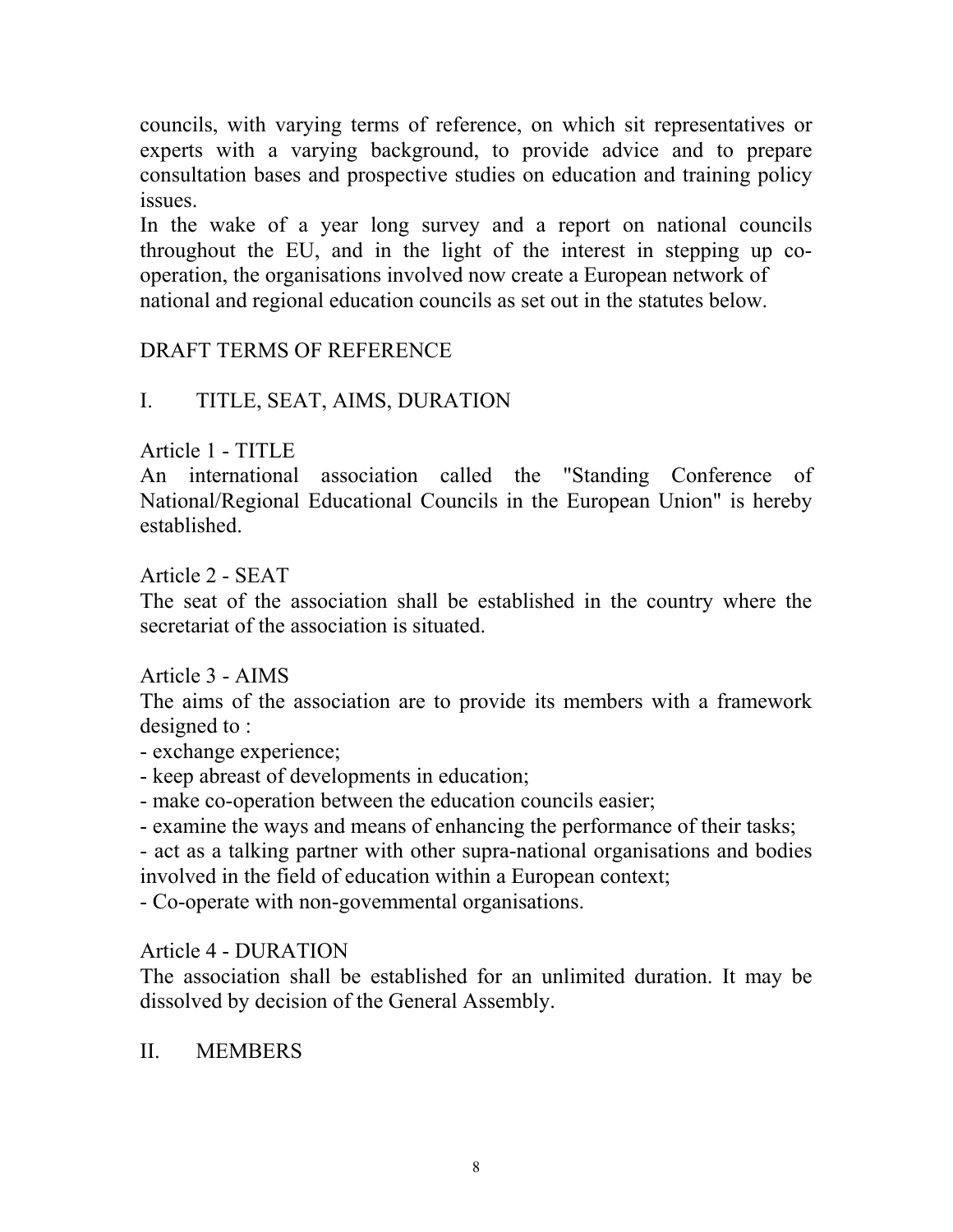Article 5 - STATUS OF THE ASSOCIATION'S MEMBERS

The Standing Conference of National/Regional Education Councils of the European Union shall be made up of national/regional education councils.

An education council must meet the following criteria:

- be composed of several partners from the educational community and/or experts;

- serve as a forum for consultation;
- acts by parliament and/or government order;
- operate at the level at which education policy is shaped;

- fulfil *inter alia* an advisory role in relation to the minister responsible for education;

- it must be a council with competency over the whole of the education system (whether higher education is included or not) or, at least, a council linked to one or more levels of education.

Organisations that fulfil the same objectives as those of the education councils in other countries may be admitted as full members.

## Article 6 - MEMBERSHIP

The association shall have three categories of members:

- 6.1 Full members with voting rights are the national/regional education councils, as defined in Article 5, which have applied for membership having submitted notification of the appointment of their representative(s) to the Conference and who have paid their fee for the current year.
- 6.2 Associate members without right of vote are national/regional education councils of countries outside the EU associated with or part of the education programmes of the European Union.
- 6.3 Observers without right of vote are supra-national organisations and bodies which have responsibilities in the field of education, including the representative of the European Commission, and representatives of the Member States of the European Union which have no council meeting the criteria set out in Article 5.

## Article 7 - ADMISSION, EXCLUSION

- 7.1 The admission of new members shall be subordinated to their approval by the General Assembly.
- 7.2 The exclusion of a member shall be a matter for the General Assembly alone to decide. The assembly shall take its decision on the basis of a twothirds majority of the votes present or represented, after hearing the member concerned or asking them to provide explanations.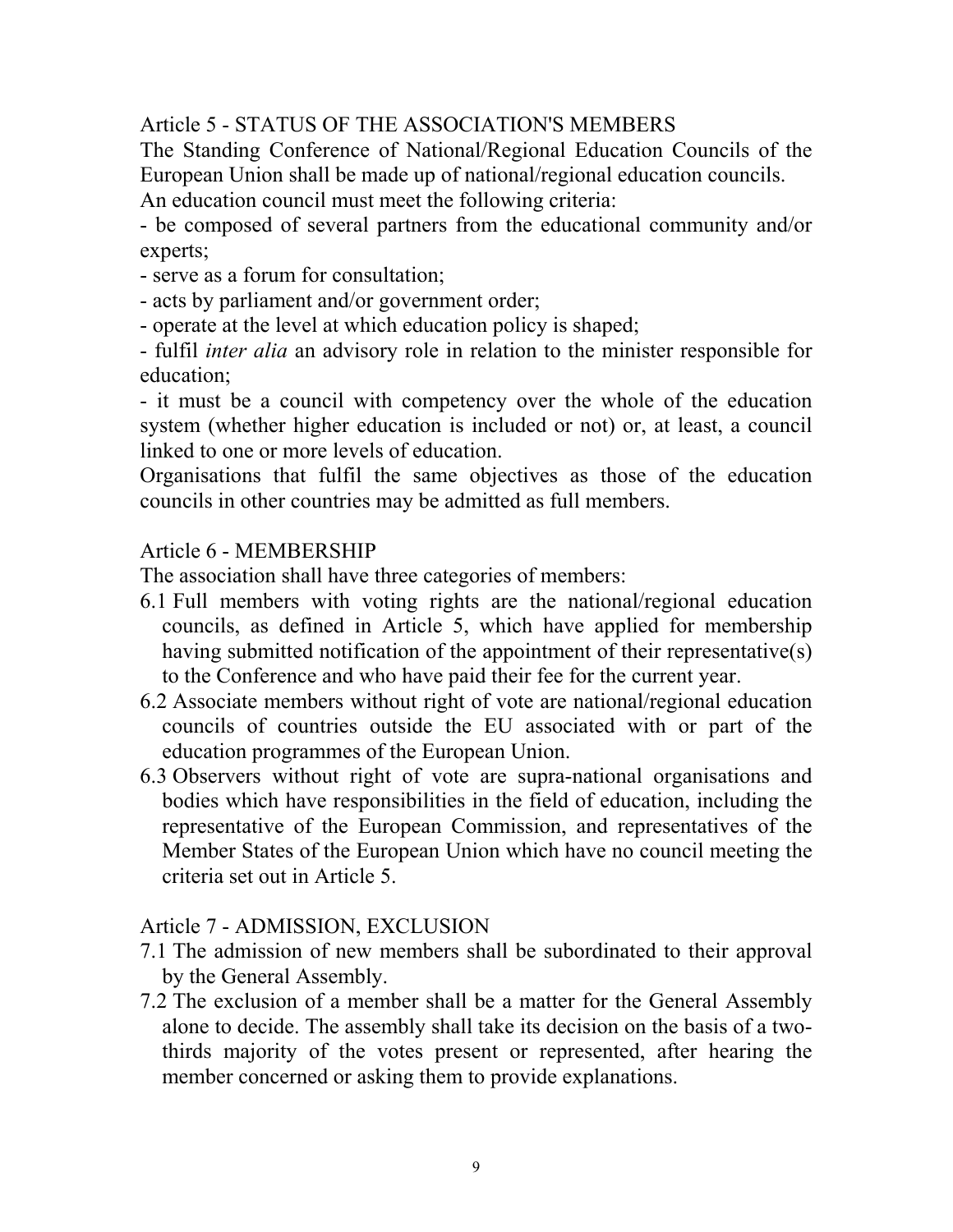- 7.3 The members shall be free to withdraw at any time from the association by written notification to the executive committee.
- 7.4 Members who no longer meet the criteria mentioned sub art.5, shall be excluded from the association.

# III. BODIES OF THE STANDING CONFERENCE

III.1 The General Assembly

## Article 8 - COMPOSITION

The General Assembly is the supreme body of the association to which the members belong.

The President shall represent each member in the General Assembly and/or a person so empowered by the Council.

The Executive Committee may invite other persons or experts to take part in an assembly meeting, depending on the topics discussed.

## Article 9 - RESPONSIBILITIES

The responsibilities of the General Assembly shall include the right to: - discuss and decide on matters concerning the operation, activities and working programme of the association;

- approve new members;

- elect the President and the Vice-Presidents of the Standing Conference;

- appoint the auditor;

- discuss and decide matters concerning the existence of the association;

- determine the amount of the annual subscription, the subscription period and the method of payment upon the proposals of the Executive Committee;

- amend the terms of reference;

- approve or amend the internal rules or procedure upon the proposal of the Executive Committee;

- approve the accounts after receiving the auditor's report.

## Article 10 - CALLING OF MEETINGS

The General Assembly shall meet once yearly.

Extraordinary meetings of the General Assembly may be convened by the President of the Standing Conference on the basis of a decision by the Executive Committee, or when at least one third of the full members so request. The notice and agenda for an extraordinary meeting shall be sent to the members at least three months beforehand.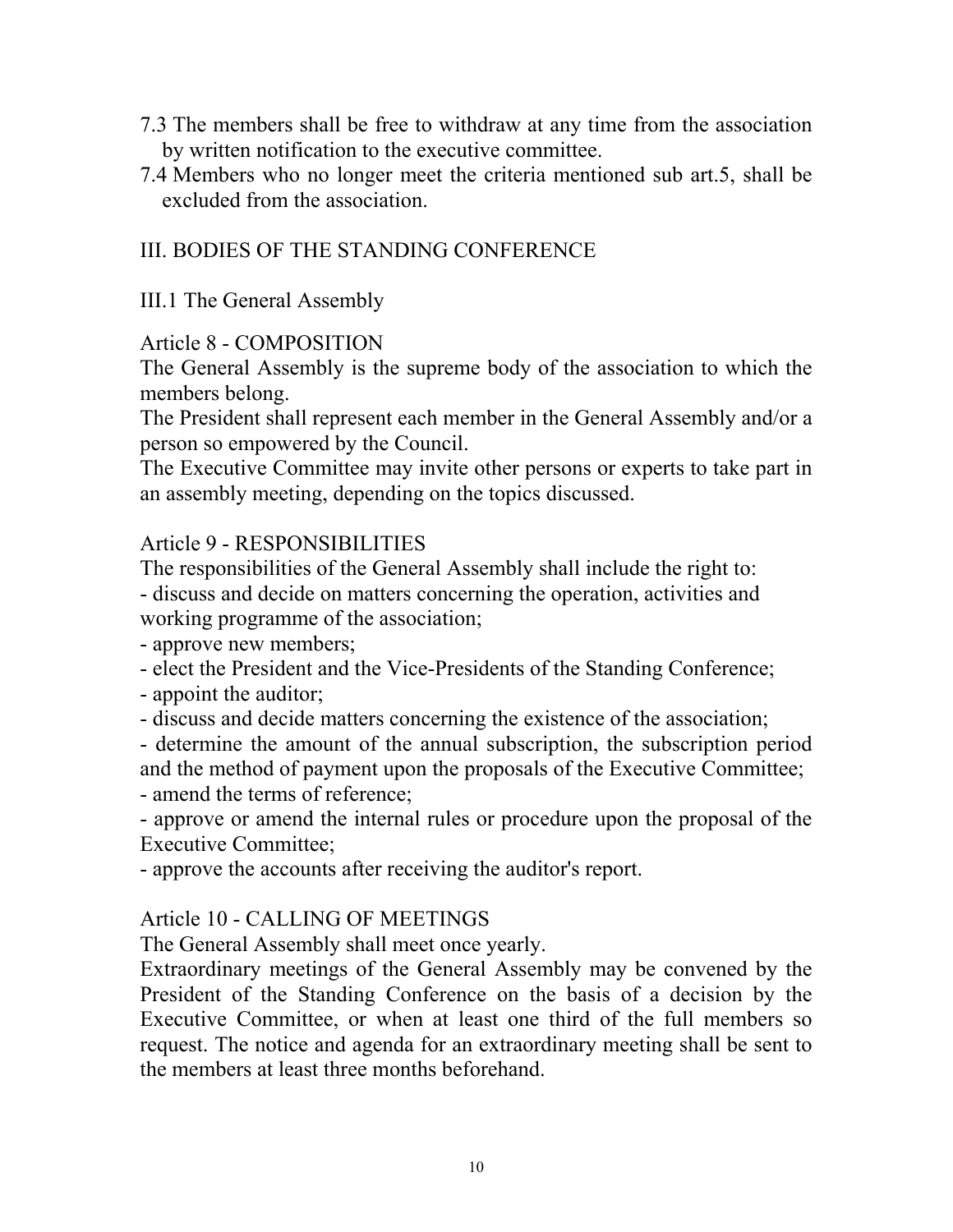The terms of reference may be amended and the Standing Conference dissolved only by an extraordinary meeting of the Assembly. In the event of the association being dissolved, the assets remaining after liabilities have been cleared shall be passed on to an association or body whose activity is closest to the aims underlying the association.

## Article 11 - VOTING DURING THE GENERAL ASSEMBLY

The President of the association shall chair the General Assembly. The quorum is reached when at least one third of the full members are present. Decisions shall be taken by simple majority voting. Decisions concerning amendments to the terms of reference or the dissolution of the association require a two-thirds majority of the members' votes.

Decisions may not be taken on matters, which are not included on the agenda sent with the notice of meeting. In the event of the votes on both sides being equal in number, the person chairing the meeting shall have the casting vote.

Each member of council has the right to vote. At the decision of the General Assembly, several councils of the same member-state of the European Union may have the right to vote providing the Constitution of these countries has entrusted full competency for education to regional structures.

Three councils at the most per Member State have the right to vote.

# III.2 Executive Committee

# Article 12 - COMPOSITION

The Executive Committee shall be composed of three members, each from different member states of the EU, the President and two Vice- Presidents. The representatives of the councils in the member states which have the presidency during the year in which this General Assembly is held may be part of the Executive Committee.

The Executive Committee determines where the Secretariat is located.

# Article 13 - RESPONSIBILITIES

The Executive Committee must:

- implement the decisions of the General Assembly;
- announce the meetings of the General Assembly and the other Conference activities;
- make a proposal on the budget and annual subscription of members;
- in exceptional circumstances, take decisions in cases of emergency, and at all times in accordance with the terms of reference of the Conference, in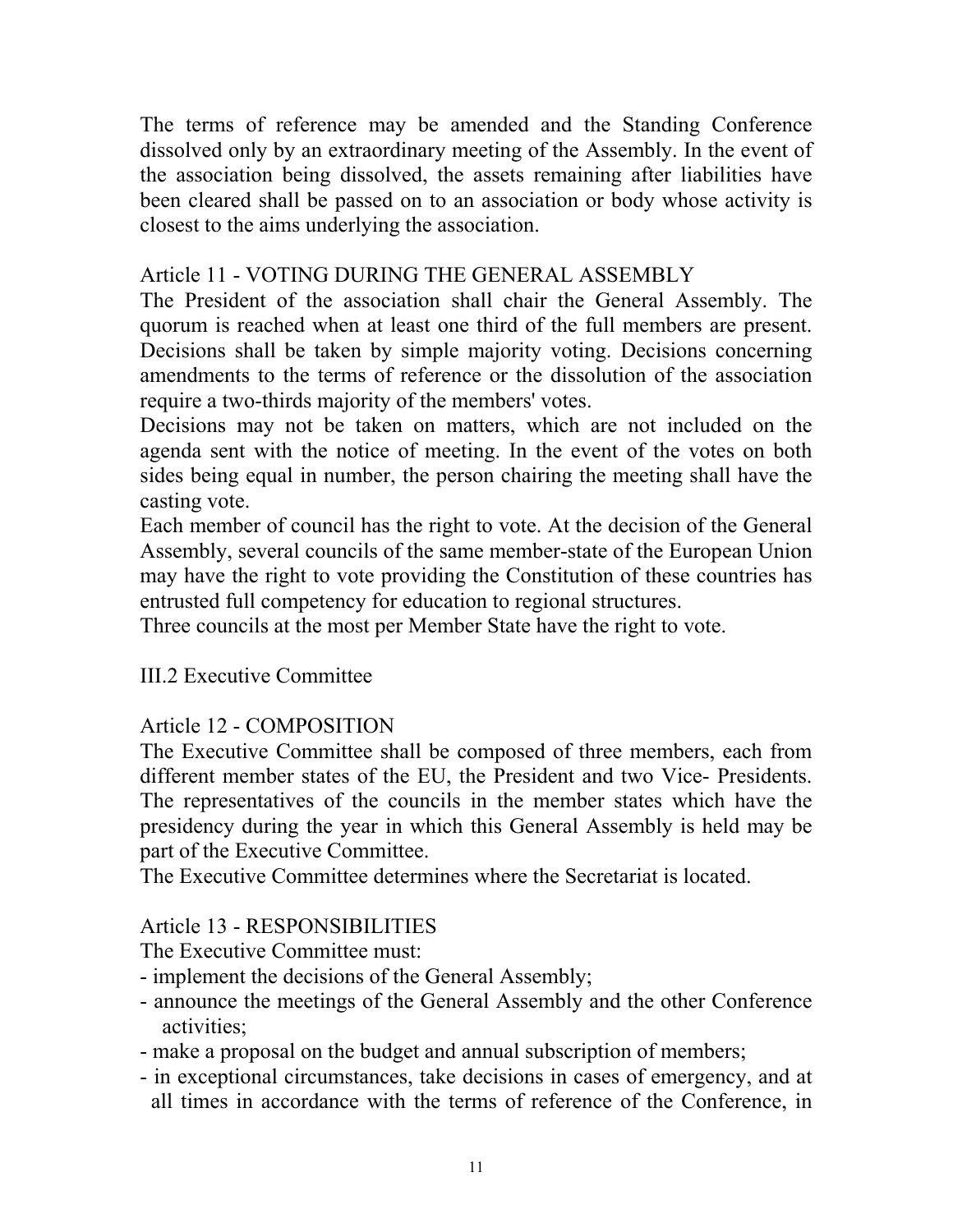accordance with the interests of the association or with the policy of the General Assembly.

- report to the General Assembly on its activities and its financial management.

## IV. THE PRESIDENCY

## Article 14 - PRESIDENCY

The President and the Vice-Presidents of the Association shall be elected by the General Assembly from the presidents of the member councils or other persons empowered by these same councils.

The President and the Vice-Presidents shall have a two-year term of office which may be renewed once by the General Assembly. When a person loses the mandate conferred by their council, that same person may end the mandate with the respective council, if the latter gives consent.

The President represents the Conference and chairs the General Assembly and the Executive Committee.

In the absence of the President, the longest standing Vice-President replaces him.

## V. FUNDING THE STANDING CONFERENCE

## Article 15 - RESOURCES

The association's resources consist of:

- annual subscriptions from full members;
- any direct or indirect support from member organisations (organisation of meetings, hosting of events instigated by the General Assembly);
- subsidies linked to the work of the association;
- fees, royalties and generally any income linked with the association's activity.

The General subscription Assembly establishes each year the amount of the annual subscription.

## Article 16 - AUDITING

An auditor appointed each year by the General Assembly among its members, from a council not represented in the Executive Committee, audits the accounts. Once audited, the accounts are submitted for the approval of the General Assembly.

# VI. RANGE OF ACTIVITIES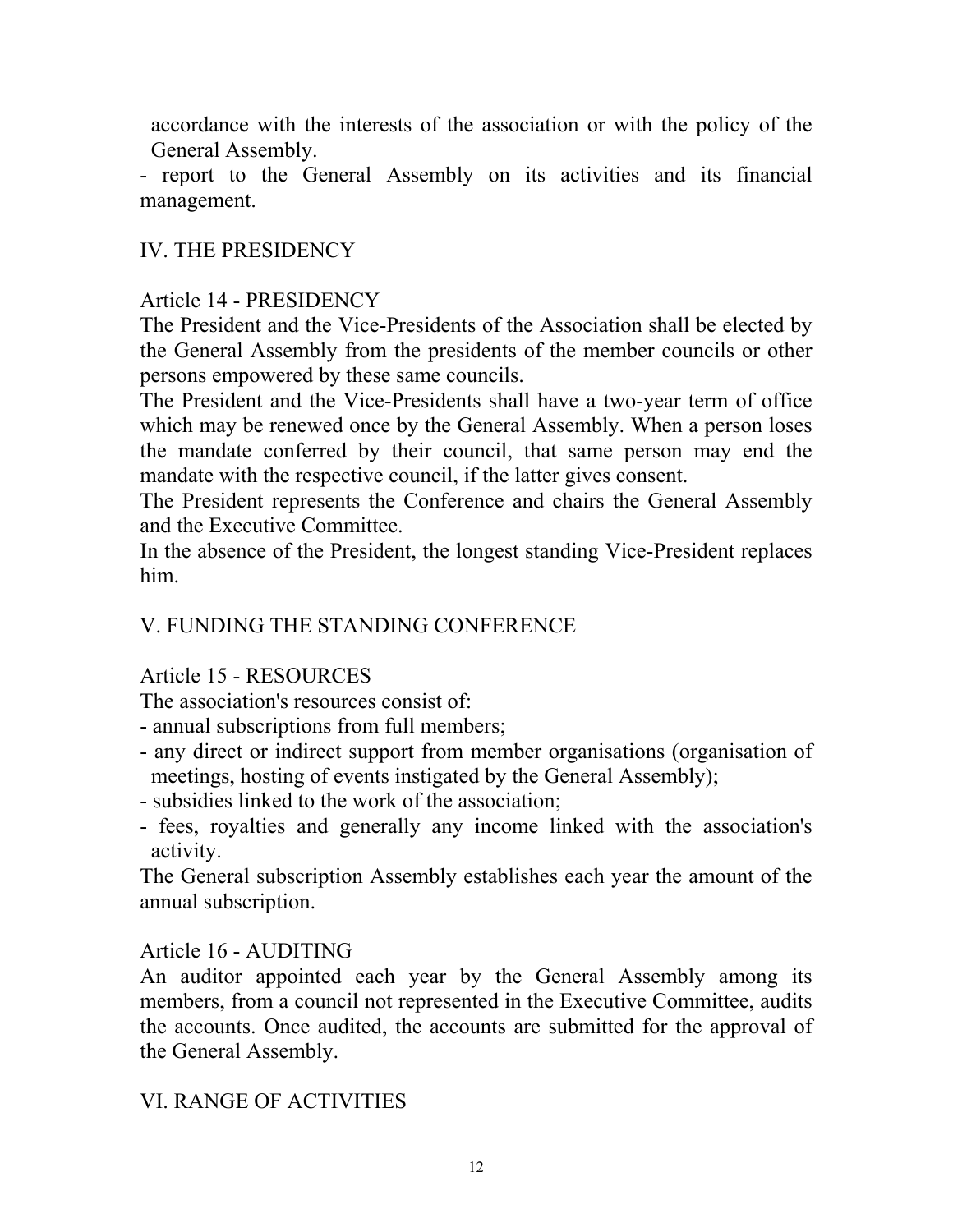Article 17

In order to fulfil its aims, the association will pursue action to:

- organise studies and/or working parties on issues of special interest to the Conference;
- promote exchanges between members of the association or their representatives and between their counterparts in other countries, as well as with specialists in the field;
- disseminate studies and documents, which come under these activities,

VII. RIGHTS AND OBLIGATIONS OF MEMBERS, INTERNAL RULES OF PROCEDURE

## Article 18 - RIGHTS AND OBLIGATIONS OF MEMBERS

The members of the association:

- shall take part in the work and activities planned by the General Assembly;
- shall contribute to attaining the objectives set and to implementing the decisions of the General Assembly;
- shall pay their annual subscriptions within the specified period;
- shall fulfil the tasks for which they were elected;
- have the right to include items on the agenda of the General Assembly.

By decision of the General Assembly, the rights of members who have not paid their annual subscription will be suspended.

### Article 19 - INTERNAL RULES OF PROCEDURE

The General Assembly shall decide on the drafting of internal rules of procedure.

### Article 20 - PROVISIONAL PROVISIONS

The members of the Executive Committee are elected at the Constituent Assembly and their mandate to set up the network expires at the General Assembly.

## Article 21 - ADDITIONAL PROVISIONS

All matters, which are not covered by the statutes, must be decided by the General Assembly.

## Article 22 - COMING INTO FORCE OF THE STATUTES

These statutes come into the General Assembly, on force on the date on which they are approved by 18 March 2000.